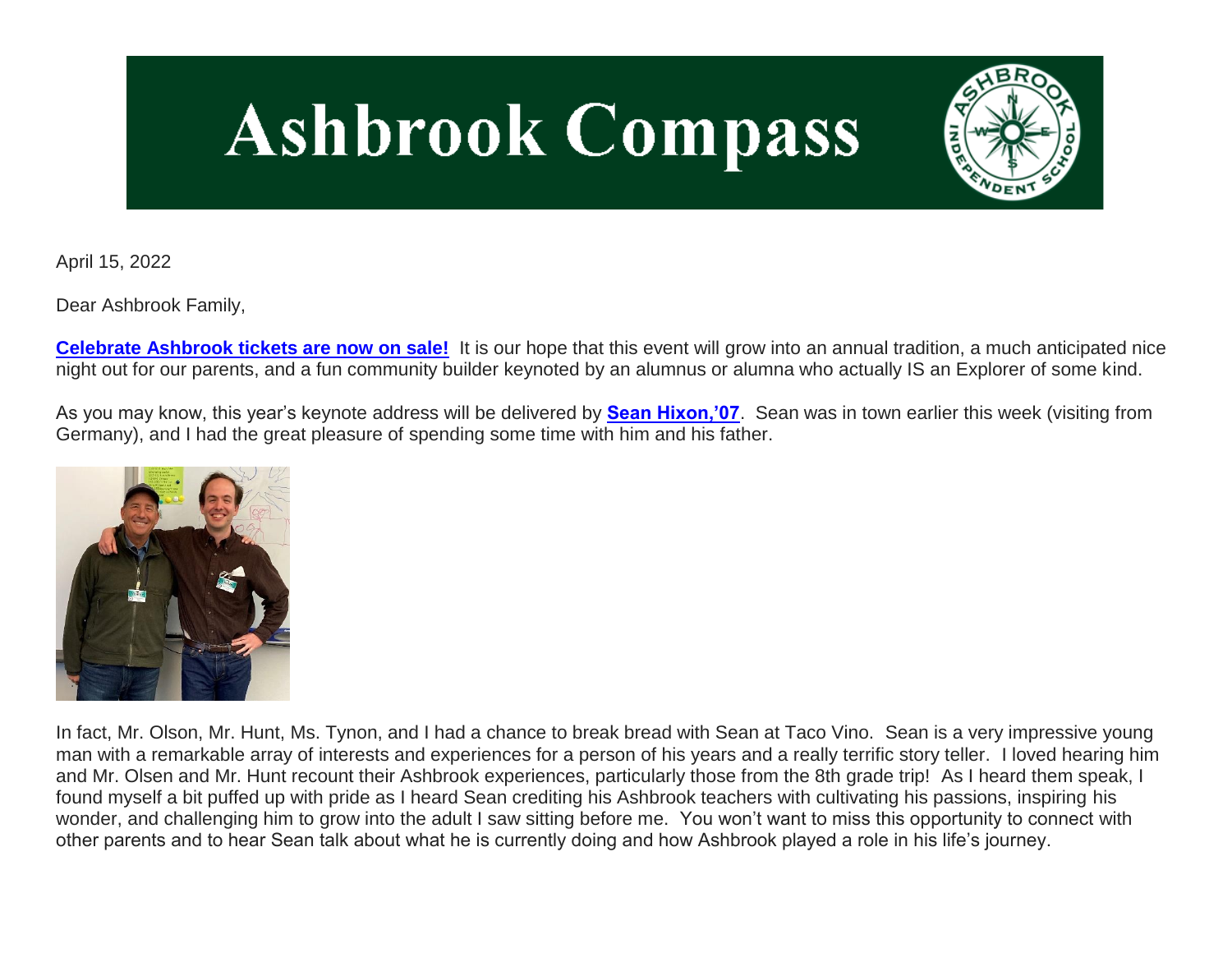I'll see you there!

Warm Regards, Doc

Dr. Christopher A. Schoberl Head of School

**Next Week: April 22** -- Teacher In Service Day; No School **April 23** -- Chicken Coop Building Party (see below for details)

**Upcoming Dates: April 25-29** -- Middle School Iowa Testing week **April 28** - Parent Connection Night at Spiritopia (see below for RSVP link) **May 2** -- 3rd grade field trip to Dorris Ranch **May 2-6** -- Lower School Iowa Testing; 8th grade Trip to Seattle

**[School Year Event Calendar](http://link.mystudentsprogress.com/ls/click?upn=n7jYKe39nC4PrVAw2BzaOolgU5XUleaJ61qfvNJxTW3uoi8RFzNYUfSc1qXdqajA34djZWrxIBJBxzp2whbybvqIYp3dDOkCDgKesziBdCm1u7J5UB6bwQicng-2BhFj8jm5vDG0tBEB0sO-2FO3RXilW8Csk5oOSfGUUXvh5WSdqhvDojIY5znyF-2BOYIJP1WK6Bvlrc_1PndbFfBoQGSZbxwXHHEexw3B2F0fG-2BUmuXm6a-2BX-2BztqU9j2KkomrTCB87tjC-2B3N1w-2BcgUKhw85-2FVCwPT257LvvmwtSqdR35hlCbALBxKoB-2FeCghzdfGU47o0Q1Ezrc2s3zMUPB5cnUxlX3LbMhCqrDpUAzUQ99tUL9kE-2Ftaa3niO8HRyDALWM0RfUujAn2LWVV6X6tXZZ4WkSPSvt4E-2FoG71g1N2WY9XDZ-2FxkVwnHwrhEuAOhb-2BiTzbFedjR7Q6k-2F-2BgtUzhH9zRIMY8T-2FK-2BiWHv812OzMIPOLoTAG0Xw1vrmPdq9OcDGMyCEYj2LI1ksB8BxGC9TIqQWGvWekZPxpnwKUJDGPwxeScStAuljqYNmIbsLeKqShP12Ix8oxrDT5tD4jszNf5PnVaEE7n7g9Hr1ec2tBF96fYCmbndK78zteyKCT9wbClcK5WQwbA0)**

**[Family Volunteer Opportunities](http://link.mystudentsprogress.com/ls/click?upn=VpBe6Z9t6RkEC4qAoQCerkRqVNRJCi4SE2bZPjoSvlxSlLFpfnUYhuutAutUGnBh84nj-2BJvhJlx1K1dJMDDqBY1qLZ1O0nCcHebienBZj-2BKxsXBin-2FugM50Q-2FqN8cLG3Urd1ZQzGcMWtkFleXRzacA-3D-3DU-pu_1PndbFfBoQGSZbxwXHHEexw3B2F0fG-2BUmuXm6a-2BX-2BztqU9j2KkomrTCB87tjC-2B3N1w-2BcgUKhw85-2FVCwPT257LkXKJVEa5wpKC5JIrcmZQsMT0jblTQDUNBGiUa3n-2FbVUhotwYCySmD1BqTxopyDrKgNpwBy7yPAlSrAWHP-2B8pDTG0vYXUxs9p2K5ZWauWL-2FollTZKTDlkVv9owzjlcIWVsuS39Jhr82j-2FeDw7w5IXOgCtC4ST6dRy76DSkGa0GUrG1hx23NB6HBa7ANOTbUO1VNif8BqQ1hjmcuX7aYCNm8ivNqtapiWaWhsUy9rxh6DY0lT1TgK93ZiRY3C5gdyARJtSSpt-2F3pCe3nfci5Qn-2BwnNmY03DGxgANxFWxJ0ijz2p1YWlku2hEuemuuL4IUzvjJTAmmVoFIlR3RRq2BN-2BkoY47eCmVis-2F8TXZgPqe6X) -- 9 opportunities available!**

# **Admissions and Enrollment Updates**

# **Re-enrollment**

The 2022-2023 enrollment season has started! You should have received an email with enrollment steps for the 22-23 school year. Here are some additional documents for your reference as you plan for the new year. Please remember to read the Family Handbook, sign the enrollment contract, and then pay the deposit in MSP in order to finalize your student's enrollment.

- **[2022-23 Payment Options Summary](http://link.mystudentsprogress.com/ls/click?upn=n7jYKe39nC4PrVAw2BzaOolgU5XUleaJ61qfvNJxTW3uoi8RFzNYUfSc1qXdqajA34djZWrxIBJBxzp2whbybvqIYp3dDOkCDgKesziBdClkeFpPmgMGrgcxNe5TC96odu91tl93IdUb7rzqL2LYFtC2am-2BBIM47dCls51qjeV0-3DDRS4_1PndbFfBoQGSZbxwXHHEexw3B2F0fG-2BUmuXm6a-2BX-2BztqU9j2KkomrTCB87tjC-2B3N1w-2BcgUKhw85-2FVCwPT257LvFMD0zNoYaaiLKaWvZeIgqIIb8WLkTb-2B6W6Am7Zwa2QynfdTM1O882wlYkwYtd6XGLM1LeI-2BpdvZrFSx7jEBUPMChFtUiM-2F7CldaxZe4pYaFmZ5aRo1ZR1sQqA-2BnGMGRDn5BygpeaA1zfiyIfzgCgqpABTbFA-2BzUAJa6OuAzk5geqCg2lKhuLKWrNWreLm3ACz4rBnZUHCKd-2FApDJXPSAJViChrDiNfFJD004sunXTl-2BoxzAfeHxkF03dFplay8JqdGWgiMV33UntQ-2Bl4RHa-2B2iRYl9OJRPev4O6lYAZdR-2BOrKOI8e69MWwySAGo4E8gRGFAp4C5UYk8d-2F8uKcBKC847szFOK3PIH5zUHcQLDmQ)**
- **[2022-23 Dewar Tuition Insurance leaflet](http://link.mystudentsprogress.com/ls/click?upn=n7jYKe39nC4PrVAw2BzaOolgU5XUleaJ61qfvNJxTW3uoi8RFzNYUfSc1qXdqajA34djZWrxIBJBxzp2whbybvqIYp3dDOkCDgKesziBdCmKv7ixhdviv-2FmwC44NqeRkEpR0EqlRFDbLPP4oUBY3JgS-2BxTIUAg9pOXjNuHrG2gHW4aOlWy1OxP4JzdIN-2FgxfGIHR_1PndbFfBoQGSZbxwXHHEexw3B2F0fG-2BUmuXm6a-2BX-2BztqU9j2KkomrTCB87tjC-2B3N1w-2BcgUKhw85-2FVCwPT257Lv5-2FrzNVgWXwo6Z3r8H5oxNTG6ZWUAUa7OYUoMwFqWUq-2FFmnFv-2FYZhQRmOSJWN1k6ALan5YenCmbFAGgP-2FXJfVzlukt1JteiS0sQOyD0ROKV-2F2xL1lN9ZgCqZkppcKcGc47O3M0mXyLBgnys4wtu6vQR-2FlfmPHUiU1Lpt3gikmnm5FJhFZ1m-2FE7q85GyhookOZYywS0tW3uqvMZ4iJoBNLNwULQadaZUK4xoeJQEsV1rb7moZ4kypP4aPLgFaiQj6-2B8YH4qe3I8Z8HI61qfdYhlXk9cLyS6owmfVup40mJaTyFJNUYeUR6RlplKSRFhpHvZ7eXSaMRs4VjsxR7ekeIxyC0NsItBlpq8dJaXzgbw1)**
- **[2022-23 After School Program Registration](http://link.mystudentsprogress.com/ls/click?upn=n7jYKe39nC4PrVAw2BzaOolgU5XUleaJ61qfvNJxTW3uoi8RFzNYUfSc1qXdqajA34djZWrxIBJBxzp2whbybvqIYp3dDOkCDgKesziBdCk2zoL69EF1elapRVEFs9mzF3f9wmKGKZgVh2d6-2F4A-2BgVLXq8Q8Acmh7jJG-2BzjCzXs-3Df_Z9_1PndbFfBoQGSZbxwXHHEexw3B2F0fG-2BUmuXm6a-2BX-2BztqU9j2KkomrTCB87tjC-2B3N1w-2BcgUKhw85-2FVCwPT257LsovZq2FN-2FBHmrPTf4cxBwS-2BwsxqdDuF7AP66aRwzHTRQ0ctoU0-2FnY4qlTRDhhl-2BK07F275bTDOLXiDzE0pxsd-2Bt80alnJCYM6yVs67PGHd4GzKOzFKYYCl6Bevhejzh5lOA-2Ft7pL2bBR0i33rKBINBOala3G2INLOZltSP7c-2BTH7zOjDym3-2BqsVDS4HD4yh3G0mABr4roZ9SAR1uS4LFDv9pmI39zN-2Bd1ri4EdzxcwOf-2Fq5lXPDGnu18q7KdnWDzqrPr9em8bAdOj8Xo2VjC-2FjOx7l4-2F8nF0RbovIUG-2BYw5CE6roQjc9hKyxEDmij6pWGGg1VomYlGlYaRxO1g4emPC-2B0rjDWgEUMSWLE18iRDv)**
- **[2022-23 Ashbrook Family Handbook](http://link.mystudentsprogress.com/ls/click?upn=n7jYKe39nC4PrVAw2BzaOolgU5XUleaJ61qfvNJxTW3uoi8RFzNYUfSc1qXdqajA34djZWrxIBJBxzp2whbybvqIYp3dDOkCDgKesziBdCm10y3DaewIztvYnTmbtKZrSM7zgMXMbd3vUX54N4ULGmQauK03d1W1q-2BxdA-2FDSbp8-3DRBao_1PndbFfBoQGSZbxwXHHEexw3B2F0fG-2BUmuXm6a-2BX-2BztqU9j2KkomrTCB87tjC-2B3N1w-2BcgUKhw85-2FVCwPT257LnNAyde-2FGngHAAlLbsmW-2BLQkTlslYdWyac7gu-2FGe0Uf6QOAMPs8xb8HR1wvhk2fXqswgeE-2BufQVekOMrvYPGHcogSNi6-2FDcIucb-2F2zFXHe9qlfwz0RUN3j1cXUSgHZ4ujDZtI-2Bq8F5-2FH5b8mj54SYqel7HNHSNUSRfIcI69jq-2FsR5xoM8j-2Fm3XbV3G63H8CvlRYOoIXbagydecyfQVPAb8cLxQ8eaDtKpleIP9gOJh6muPTu3mIocD6meA1Yy64N9f-2FT-2FwVGfDlRNk3I8qxOI0jpvZTHyyhYGAlDc7HBBHDAznJn-2Fq-2BanUVBtGEXzTBGsKrakOTr2EJpJUgjCcNzx-2FmAvZUP0jB5Z0YwC5lujE2B)**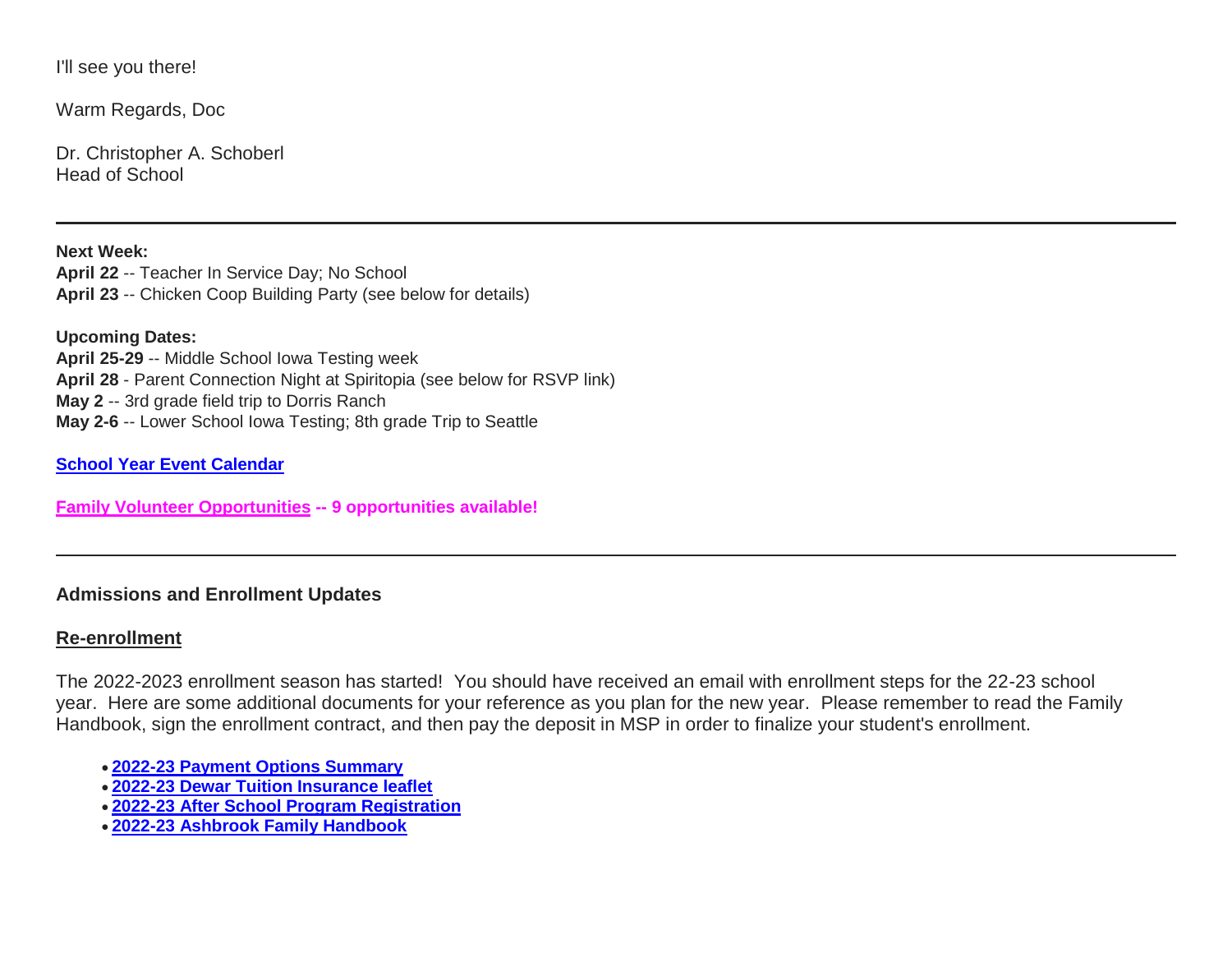# **Enrollment Deadlines**



According to the enrollment contract, *Ashbrook needs to know by April 29th* if your family is deciding to enroll for the 22-23 school year. Once a class is full, we will develop a wait pool. If that is the case, it will be enormously helpful to us to know how many spots are available before the 4/29 deadline because our wait pool will begin to evaporate as eligible students find spots in other schools. See the timeline for enrollment below:

#### 4/13 - **[Financial aid applications](http://link.mystudentsprogress.com/ls/click?upn=9NFJldv80hP-2FMIbgvz91YTw-2FPeGAX3zaZ-2B6BOjUQoz1zpnNqwRVnkmgZdHIWb6xcQcrw_1PndbFfBoQGSZbxwXHHEexw3B2F0fG-2BUmuXm6a-2BX-2BztqU9j2KkomrTCB87tjC-2B3N1w-2BcgUKhw85-2FVCwPT257LlT-2B6SNHfPunzdpLaDhCZV04ZFdqcTiVqnSe7ygHeG7qNP67iNh1dZj4TEnG5inofvvB-2FN7owbAvkuvdbJg9SbmLAIN397qbcy1cCMFR3ZwFvkyiOgog3eRK7DwDsOM56N1IGk1u5jm9tgfXvIZ-2FNiFusfhYfe6EXS7fP-2BAXksuzueCdhXDWSwsbfOoNpUCgPmt2WKiSV6ml-2F02wBNv5CHLcdNSKDg3tSz7mEGS9TzH97wnUEOseKLf9oa-2BjlJ9HESEhzCAU-2Bz2124RWN4RSvVkoYx0oO-2FcI-2BqlwlCYqeKM-2F4o7m3n4C-2BzXQxoL0J6uzUrduj-2FwgdjHZ18Zi9gI3WHLGWomjf0zmpB45KhK1SdMG)** due

- 4/22 Financial aid awarded
- 4/29 Deposit due and all changes submitted
- 6/15 Early bird discount for lump sum tuition payments due
- 6/30 Lump sum tuition payments due
- 8/2 10-month payment plan begins

### **Admissions Resources**

If you know someone who could benefit, please pass these resources along:

- December Admission Event: 12/7 slideshow, **[The Arts as Essential Curriculum at Ashbrook School](http://link.mystudentsprogress.com/ls/click?upn=VpBe6Z9t6RkEC4qAoQCertKzhjEDinKc0CfI3IvbCQdAUGivbUo1ZPD28lUVkIpyGu-2F3iyG4XxBZqKyx0zVEQbqdNmInL0lGt-2FSwwTpFjpXb1cd7PE4kL-2F96nplm-2FTn3tSl5_1PndbFfBoQGSZbxwXHHEexw3B2F0fG-2BUmuXm6a-2BX-2BztqU9j2KkomrTCB87tjC-2B3N1w-2BcgUKhw85-2FVCwPT257LiQQyveTzOGQJ2Hq1Pp-2FYelT6i9F6m3iehaJT1quKSohL9-2FpMiNQxGKpHxE9WjpGNHVA8-2BZs32xwygNBgX-2BEcXMWrhQdROZoS4wXVmrklX5NFskppTSdU2ldTrzQykbqqgwtIiChuE0esMQcC0RbNXuaOwKzqlE3TjoUXi0Fvta9-2Be-2FyZ9mAzpZ9RklwAljGxRwNun9XoB3MqMeejtKWvwFhPOHVTNDs4-2FlXQxjWhaDC6ju-2BzPvsp-2FSznjSYWMmEodwh91qL07JlCzMr5zAAJzABbqxJ03VskOs1D4z4wfB1h-2BJ3NpVCA6KHpR1FfIjQK0ed0nQdBgzDt6h4YvB-2F9cGblv172jb5nwNukijmT8Gk)**
- January Admission Event: 1/19 video, **[Ashbrook's Beginning and Lower School Experience: an Excellent Education is Built on a](http://link.mystudentsprogress.com/ls/click?upn=VpBe6Z9t6RkEC4qAoQCertKzhjEDinKc0CfI3IvbCQcj-2FMXFM42TVH6rCD0ujHzqWqw-2BuBJp3PwgDrJbc3MENop-2F4KTzDhISrUM0n5UnrJQ-2Fe1MM7jG-2BVXvLYzStIms8xTZA_1PndbFfBoQGSZbxwXHHEexw3B2F0fG-2BUmuXm6a-2BX-2BztqU9j2KkomrTCB87tjC-2B3N1w-2BcgUKhw85-2FVCwPT257Lv0oDVygJsw90SC2s7jzf24xemABpFhdl6jfbdcqafXXyoZBRqSiZGySyUxzwqO7uNxMCelZv5O5RDcwEijNL0yvrpGsS5cXSG1-2FSl5PSSsp6-2F-2FnZv7HAcOAlkpsYJbI8JDMjGHspeMYBaCOQwf7oRNguttzo1Jen3b9IhrZOsrJ4-2F4q61UYcIqjAPCo10IHiCfj5oXMUdJEfRTVclfLrViNHpV1TnXTaxAnEky2jwDfgUhnBYLzUgApO0dAdkY5KLuKQwbHer3AYgWwI1gSI73g1NnWSN6dsG0XWJQ-2FVNsAzLGxjQKIf0M0rzRQodewWuyuo0LbTvrYI7B8373OxqSjPIFzqwRbAlySvKVRkGPA)  [Strong Foundation](http://link.mystudentsprogress.com/ls/click?upn=VpBe6Z9t6RkEC4qAoQCertKzhjEDinKc0CfI3IvbCQcj-2FMXFM42TVH6rCD0ujHzqWqw-2BuBJp3PwgDrJbc3MENop-2F4KTzDhISrUM0n5UnrJQ-2Fe1MM7jG-2BVXvLYzStIms8xTZA_1PndbFfBoQGSZbxwXHHEexw3B2F0fG-2BUmuXm6a-2BX-2BztqU9j2KkomrTCB87tjC-2B3N1w-2BcgUKhw85-2FVCwPT257Lv0oDVygJsw90SC2s7jzf24xemABpFhdl6jfbdcqafXXyoZBRqSiZGySyUxzwqO7uNxMCelZv5O5RDcwEijNL0yvrpGsS5cXSG1-2FSl5PSSsp6-2F-2FnZv7HAcOAlkpsYJbI8JDMjGHspeMYBaCOQwf7oRNguttzo1Jen3b9IhrZOsrJ4-2F4q61UYcIqjAPCo10IHiCfj5oXMUdJEfRTVclfLrViNHpV1TnXTaxAnEky2jwDfgUhnBYLzUgApO0dAdkY5KLuKQwbHer3AYgWwI1gSI73g1NnWSN6dsG0XWJQ-2FVNsAzLGxjQKIf0M0rzRQodewWuyuo0LbTvrYI7B8373OxqSjPIFzqwRbAlySvKVRkGPA)**
- February Admission Event: 2/10 video, **[Math/Science Education at Ashbrook: Lifting Up the Bottom vs. Pushing Down the Top](http://link.mystudentsprogress.com/ls/click?upn=VpBe6Z9t6RkEC4qAoQCertKzhjEDinKc0CfI3IvbCQcWMZhEmzIOaoE1rrVAI5L8ZO7XS8Tv5hSiIMalu6EJjCDUJP7moAVnS2AEJdBcw2I-3DPkVx_1PndbFfBoQGSZbxwXHHEexw3B2F0fG-2BUmuXm6a-2BX-2BztqU9j2KkomrTCB87tjC-2B3N1w-2BcgUKhw85-2FVCwPT257Lk1tGAMp7VBOuUGTmhloHBM4OIso6zB9x993AY6MmP-2BaY656uon-2FfWq2X5znvQSS0pzFLQ-2FVQItWzsp3Sia-2F32Ai84-2F-2F8RFvW-2F-2Bs1sPoecSDND12GchwNNGFRDnkyU-2FKDJ4o1QBy6f0QoQwVgQG247DITf-2BHef-2FE5RSU7sdL14tRbd8lMbwcKw9fCS7A3L4Gm-2FG9CMPu-2FngwCUJgj-2FQF1v6hRvXyUzQ9vD5ts66-2Fmp-2Bibg-2BJ3zhJQysxa-2FCPm5Wc-2BUSLx-2FWUVGjpdcDEfNhh06Q-2B6QxWdECPuw7-2Felr-2F3LsHkmyFcNL28Dl12I3qE2r0EFUQlUiLx2Hrww0ufoKOdc0wzI8bwMO7KedvJOBlwOwF)**
- A Second February Admission Event: 2/24 video, **[Humanities, Foreign Language, and Physical Education at Ashbrook School](http://link.mystudentsprogress.com/ls/click?upn=VpBe6Z9t6RkEC4qAoQCertKzhjEDinKc0CfI3IvbCQdVZVTEFOlGsKYGq77MfEdURJQ6o-2BD42HfofdXXBWp4osH367C5cJyuKmzLhDFL5tL7ffHADe0ya5yyn-2BNlingbwIg8_1PndbFfBoQGSZbxwXHHEexw3B2F0fG-2BUmuXm6a-2BX-2BztqU9j2KkomrTCB87tjC-2B3N1w-2BcgUKhw85-2FVCwPT257LuzEvr98ar5oIatstsr7-2BPIaWBTTcomFG8YBOHNKudfzT8289lAipsF1Lo9E2EPQQqtqi-2FqZ6QDRQdTIj33QUqGsuseDiLuiz5yxZqikPsOC-2FgCRmBBCvkDDcvw3jFKz8b03GX8m94HuzuMietmPYRlp-2B5-2BXuhI7HnHjnjByKPMNTxTM1BQb10bcYJkar9xXSrRkJExkL-2FH9skzS9s5cHlRjUDNkXlvlF-2B3gnw2Z9OKcerp1WrUH4c7gyfknD0ugR1MVm9Xw-2BIArlOajGtnz9zCTOqSlF-2FX5ru-2BfwCWDDTtegDzwTjVNJxcu2yGHbUhim9a2RTDArCh6UFiJERdZCTO2GNAlwXTmkNRDXjrk6j2r)**

### **Athletics at Ashbrook, a survey**

Partnering with Valley League Sports, Ashbrook School is currently exploring the possibility of offering a more robust Explorer athletics program, one sport a season, with the following sports as possibilities.

- Flag Football (coed) or Cross Country (coed): Fall
- Basketball (boys/girls): Winter
- Tennis (coed), Softball (coed), or Volleyball (coed): Spring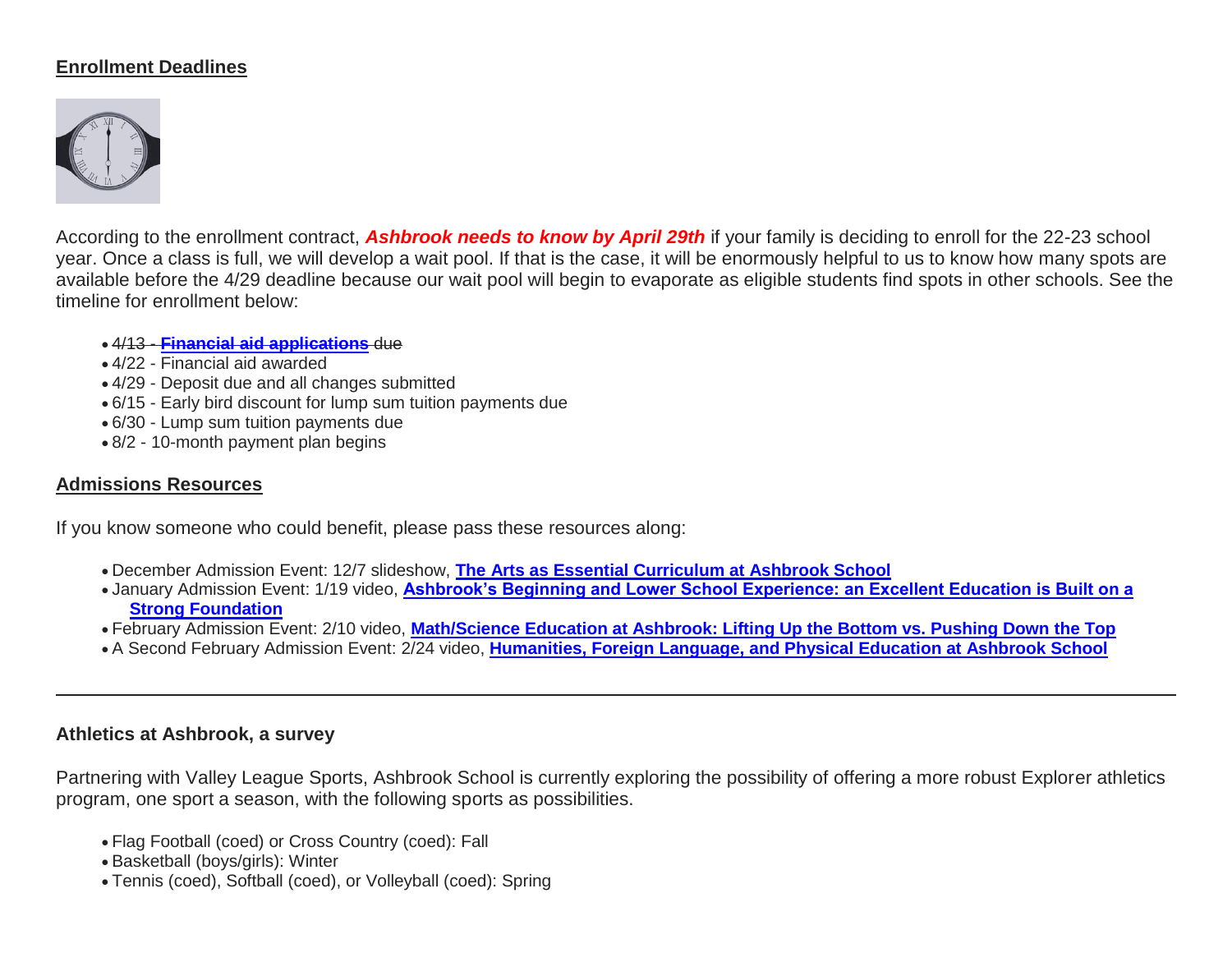Read more about the plan **[HERE](http://link.mystudentsprogress.com/ls/click?upn=VpBe6Z9t6RkEC4qAoQCerkRqVNRJCi4SE2bZPjoSvlwvzj3sRpfPdV5YKBxum81Ts8zGQPz6Sn91PPMO-2FfVoz0VKmTh01JuUYCrPKvF067qMFEtrBkiMMn6uj4JiBN-2FXaJp69CHHIq6flNln-2F2GUqw-3D-3DuCbS_1PndbFfBoQGSZbxwXHHEexw3B2F0fG-2BUmuXm6a-2BX-2BztqU9j2KkomrTCB87tjC-2B3N1w-2BcgUKhw85-2FVCwPT257LreqWpRttCczdTq6dD8GSlhQ-2FIZwP4k-2FTusZlkPbQTe6kp4cSdAh6BWZnLof8-2FIgCZVgLmKc-2FS8116DgOU4pfENl7rpvpUkoPRlsuLjB9f-2BukImT7tzHbKqwESSXqvUMVhKPxWYnvGg1qWgAMoIm0XSJ0LO45DXuxKd7jbIPK7E6RaEWnbqCt9Ox-2FwSJy2Q5mTWn23fnvNjbRxOHNrwRHm3pD5t6igWQIqaqIxHCns-2FRGB6VIAYbVv8t5yxkMdP0pwGhSPm1LH2CW4JE-2BFGwK9C2G8CcQZR0hWO0a4NvVaCsKCrEIk3HmtKjEZJYKnyl0IY7R0Q68wF-2F9RG0OSuq2YAbw-2BAkJizHWaacfFNi1tRq)**. Would your child(ren) be interested in joining one or more of these teams? Required is a willingness to engage with enthusiasm: experience in the given sport, while a bonus because it would provide a leadership opportunity for those who have played before, is not necessary. Please complete **[this anonymous Athletics Program Survey](http://link.mystudentsprogress.com/ls/click?upn=XkPBlp9GNU3xVxREosAX9cVg44lxwzAlg-2FXHX5ciJaD0YPKWpBTSbTzlE0tlpUe7ayqJ_1PndbFfBoQGSZbxwXHHEexw3B2F0fG-2BUmuXm6a-2BX-2BztqU9j2KkomrTCB87tjC-2B3N1w-2BcgUKhw85-2FVCwPT257LmNEuke4abJEXrHwCpbQzfGiO-2F-2BGZQny-2B2biJtKfRx0dS2lA943oeNfSDvr8LsoyGbWrBm6ovgTEodig-2FMDV7Fnsb3keUskdzxct3fxh9X-2F2zky7XOgX5wOPWMy8x6P9Uo8rPjHPQkOXQqn93VU9-2BkvKyc-2BdCmrrkJVY1Iq7rE1bzP-2Fq5lgOlGZxzQy1xOq8xN1W54W8jeRn72acbCYJe0yaIGXUQ14onwKBvPBR-2ByVreahTARgoiFUactLaWs4EDHhiq9oxPmiSlzGt0PX7XcT0mzXdKSESi5kgbY3O4MpNjYoWIToO5MN2UsZbpPJy92-2B1YV46NN2gl-2BTr7qHik8k-2F5a7bsLG1MRgXGq3iOmF-2F)** by 4/20 to indicate which of the above Ashbrook teams your child would consider joining, if offered.



(Although we have not yet sealed the deal, I like the way this looks!)

# **Congratulations to Ashbrook's "Book Cookies!"**

The Book Cookies absolutely shined in the middle school regional OBOB competition last Saturday, April 9! Rebekah C., Stella C., Sarah M., and Arlo O. were one of 18 teams competing regionally, demonstrating their detailed knowledge of this year's OBOB book selections by answering multiple series of questions. They competed in our Library with Coach Alecia Christensen on hand for support, parents present to cheer in silence, and Mr. Puettmann involved to ensure that the Zoom venue worked without a hitch. The competition results showed that their dedicated preparation paid off. Our very own Book Cookies prevailed in all their Pool Play battles, moving them forward into the Elite Eight competition, a fete that less than half the teams achieved. We are so proud of the Book Cookies and their coach for an amazing job—yes, in the competition itself, but also in the months of reading, meeting, discussing, practicing, and working together as a team in the months prior to the competition! Simply AWESOME!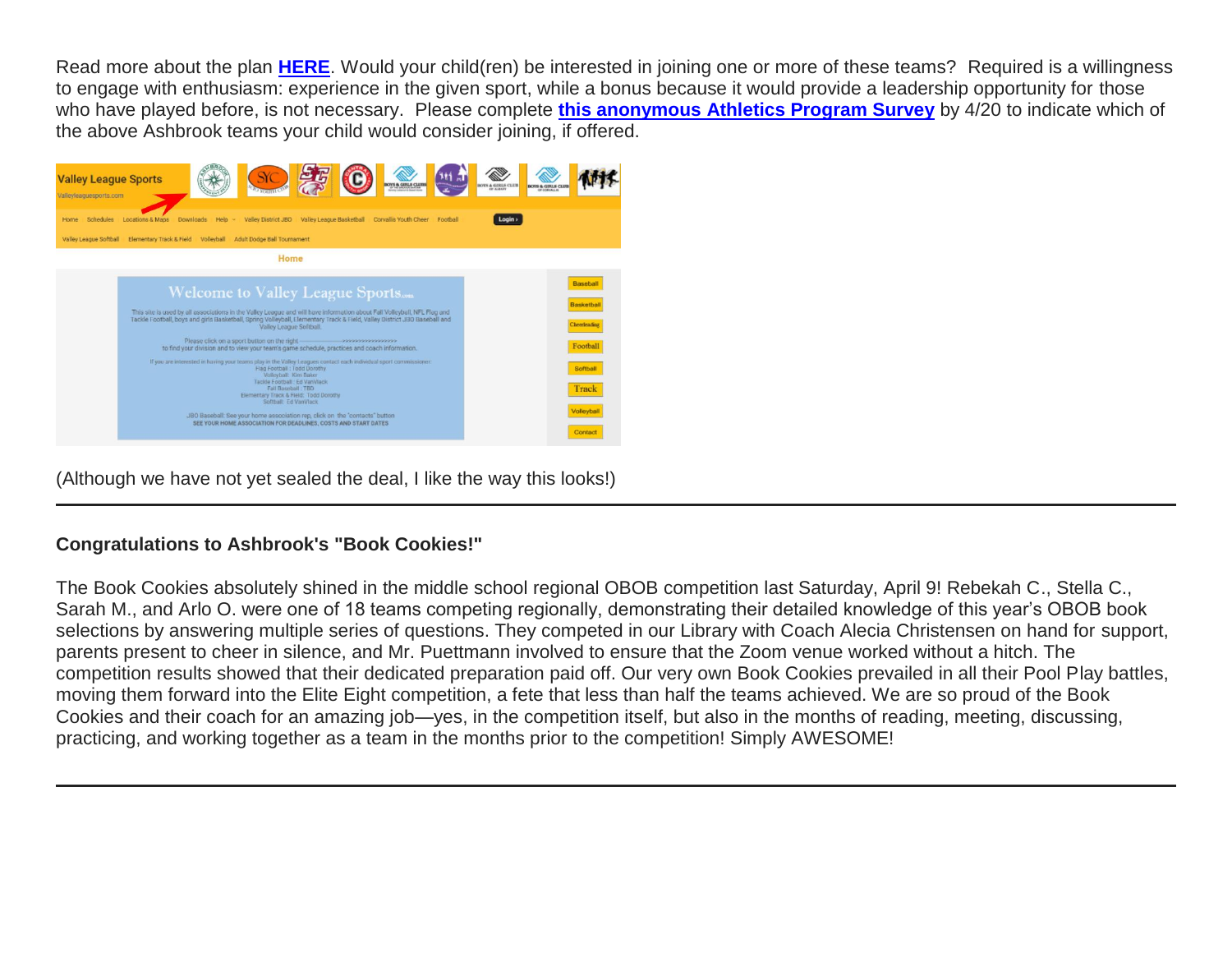# **The Week of the Young Child**

Beginning School wrapped up the Week of the Young Child last Friday with a day focused on engaging families to support our youngest learners. Families enjoyed sharing activities such as charades and enjoyed popsicles. In general, it was a great way to finish their Week of the Young Child celebration!



### **Planet Palooza is tomorrow, starting at 12:15 pm!**

Mr. Olson invites everyone to celebrate Earth Day in-person by participating in the 21st annual Planet Palooza tomorrow! The fun starts with a parade at 12:15 pm in the waterfront park during the opening of the farmer's market and continues with a 1 pm Solutions Fair in the parking lot across from McKinley Skate Park. There will be live activities, art, and music by many local organizations.

This is an Ashbrook-sponsored event with our partners at the City of Corvallis Parks and Recreation office, the Corvallis Environmental Center, the Corvallis Sustainability Coalition, 500 Women Scientists, and the Corvallis High School Green Club. Wear your Ashbrook logo gear!!

# **Congratulation Teddy D.!**

Congratulations to 5th grader Teddy D.! He placed 2nd in the PE+ Scholastic K-8 Chess Tournament! Nicely done Teddy!!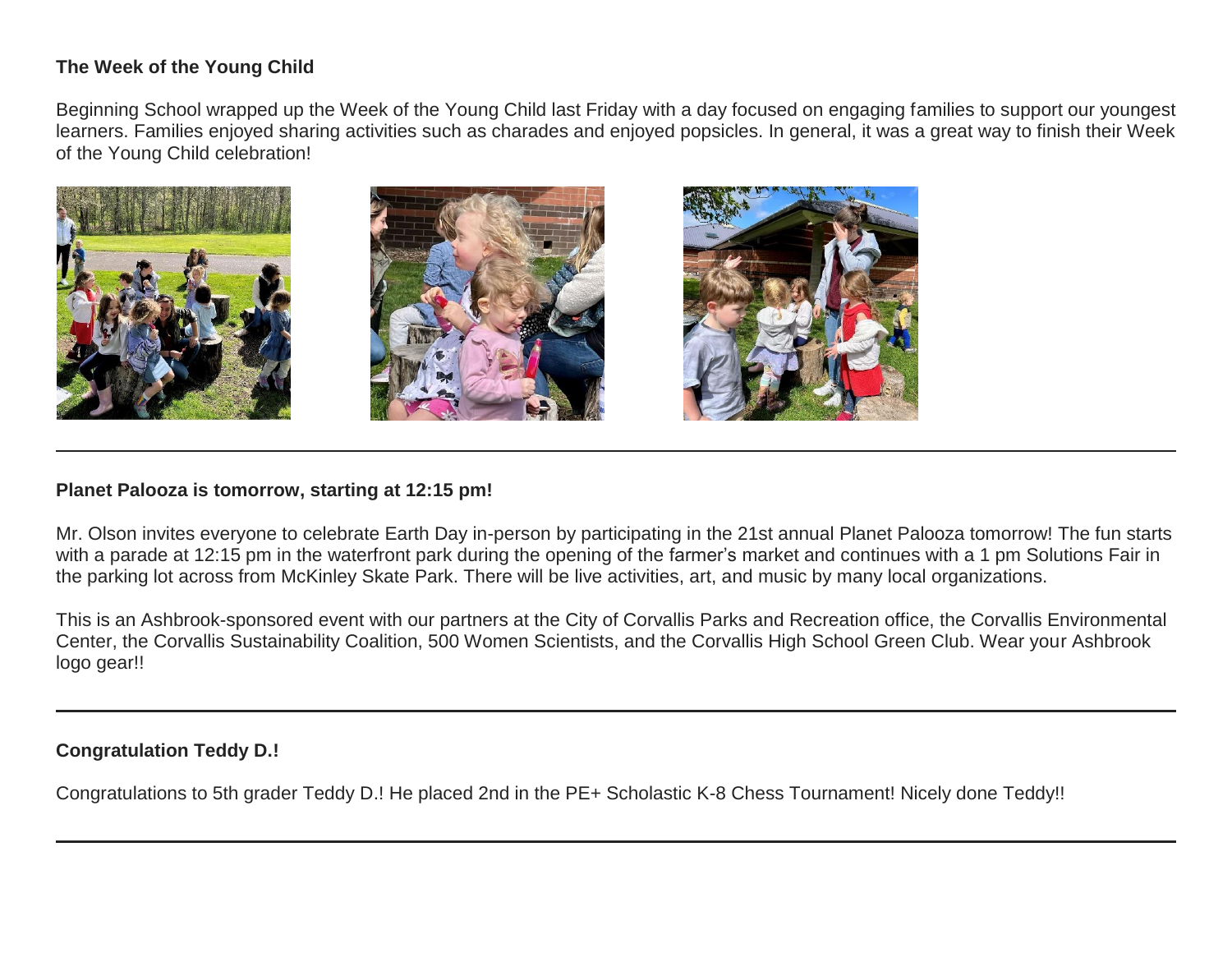# **Chicken Coop Construction**



Do you want to help construct this beautiful house for our chickens? Are you free on Saturday, 4/23, 10- 2? If so, your family is invited to RSVP by emailing Doc to claim the "first come-first served" spots (only 4, lunch provided!) to help Doc take the next step towards completing this project.

### **Welcome Daniel!**



Welcome to our new Preschool student Daniel Wang and his parents Zhouhong and Lin! We are glad you have joined the Ashbrook community!

# **Explore Summer! at Ashbrook**

Our Young Explorers program for students currently in Preschool through 2nd grade is filling up quickly! **[Reserve a spot for your](http://link.mystudentsprogress.com/ls/click?upn=XkPBlp9GNU3xVxREosAX9ZloBmuSz7rYauHLv2bAezXJatPawtKENVoaHu28nHndOWRO_1PndbFfBoQGSZbxwXHHEexw3B2F0fG-2BUmuXm6a-2BX-2BztqU9j2KkomrTCB87tjC-2B3N1w-2BcgUKhw85-2FVCwPT257LrDIDCtV5zAljgPozcyGA5oW6zaUPfYUtlE1EZGXpUcDWxCfvexqsBj0q13btyzRWlMhrE3IwwfPSa6BGGlEmEU1hSk2sEq83DcEUrmFUFiSt29kSjT6kYr-2F5rV1ney5IBJA6DnrR4UJ5eBMXgwKo-2F4zJPOKi2TNZ62AvQjLqwB10mpuZs1IThoPv3k03zsu4SQol0jnZqugmjlgGFeLpaGs19YX50KVoB5cniAz5HQwhvN9nrH-2FcCsXTHKWTYi1TFgQVnS5Ri-2Fil5zu3cuEdaZ2Mr1VD3PifuxOkH3SxJoo2YJhBxgt3GtsN8R0vEJdQxvIg7FBUcLPpqx9ekH3AY6geV7RSGIZMcZ8GXIKujcp)  [student](http://link.mystudentsprogress.com/ls/click?upn=XkPBlp9GNU3xVxREosAX9ZloBmuSz7rYauHLv2bAezXJatPawtKENVoaHu28nHndOWRO_1PndbFfBoQGSZbxwXHHEexw3B2F0fG-2BUmuXm6a-2BX-2BztqU9j2KkomrTCB87tjC-2B3N1w-2BcgUKhw85-2FVCwPT257LrDIDCtV5zAljgPozcyGA5oW6zaUPfYUtlE1EZGXpUcDWxCfvexqsBj0q13btyzRWlMhrE3IwwfPSa6BGGlEmEU1hSk2sEq83DcEUrmFUFiSt29kSjT6kYr-2F5rV1ney5IBJA6DnrR4UJ5eBMXgwKo-2F4zJPOKi2TNZ62AvQjLqwB10mpuZs1IThoPv3k03zsu4SQol0jnZqugmjlgGFeLpaGs19YX50KVoB5cniAz5HQwhvN9nrH-2FcCsXTHKWTYi1TFgQVnS5Ri-2Fil5zu3cuEdaZ2Mr1VD3PifuxOkH3SxJoo2YJhBxgt3GtsN8R0vEJdQxvIg7FBUcLPpqx9ekH3AY6geV7RSGIZMcZ8GXIKujcp)** ASAP.

For older students, we have 23 classes offered from July 11 through August 12. The week-by-week schedule is **[HERE](http://link.mystudentsprogress.com/ls/click?upn=5XDbAd9r0ovG7GZusFBG8PaUF78UqItDelTGdwk7Y5Z6snw4T29-2Bxfvechik02zNNjHskFAbqBwE5Be3mTfInPLSoC-2BecC4phoAA3XU5fdU-3DmvR3_1PndbFfBoQGSZbxwXHHEexw3B2F0fG-2BUmuXm6a-2BX-2BztqU9j2KkomrTCB87tjC-2B3N1w-2BcgUKhw85-2FVCwPT257LrLkkfM1gQxLcSRzPXVo6k7bD3sg3AgCo8SdqnmmrrBhJambA-2BjaIwyeMfmnLRdQFAUCrGxykCSAvEzBgLbGBk9zzXDe7PgjKxOTFhyXkd33hmH-2FVSBSrk9-2FKfRylJlLUVaYsE-2B-2F3mh5CiHx6IcMjdFHGxaZL6YdKmDTytowCspm9h-2FkVuJaw3UszOA6J2J7XTrTq3Sloma-2BjCVsVpWNYPec6sjumJx14bcFBn-2FqhXjtRYvqFRXzyN6rqRLGePkh-2B5IGltUsluSWVv5hwvf7KkreNEwJLQc7FiZHGAGoGeGu0mevDLntB9gsKa1AXK9YxNkzlIflVtUj3d-2BFeHQ0SiIiRZUXzOVxqU3xWb6zN60u)** and reservation form is **[HERE](http://link.mystudentsprogress.com/ls/click?upn=XkPBlp9GNU3xVxREosAX9dladwQASOh5udy7m-2FJLcqEsmMBjqEfnwC5eYHIt7vuGhQI4_1PndbFfBoQGSZbxwXHHEexw3B2F0fG-2BUmuXm6a-2BX-2BztqU9j2KkomrTCB87tjC-2B3N1w-2BcgUKhw85-2FVCwPT257LoGpNURNImZ0ntgoyfWH3mDQlgcNa8SoX6ql-2FzilM9QDkmUio3iGf-2BcX8VgmGj4b6tgX2lnQim7WqQAeKvJCHq85xDC991-2FKz9uhllO1OHUOhhqgPt-2BAsdp4cuncyPUbrN9dGEOCKpC2VzTYTlnFDzdR7NX-2FUlw1qqzEvjX7I30Dyu6fkp0ETD8Pk00557T0vBFkU-2Fsvi49H8kapVKZwGmAYJR4T1f9wdhiA7sIN1x1-2B5-2FU68M4-2FETab0JyyZq4OOZsfzws-2Fx5gYr6tbeKBSDgK-2BkZ0H2yEV38AKu9mgTawfFq8lOEAjZEqO9313D8VRXZa94WD-2B818RHLvnRGuyl7Z6wmvbhvSJttBLIEtcHLuf)**.

**A Monarch Butterfly and a Green Sea Turtle -- ADOPTED!**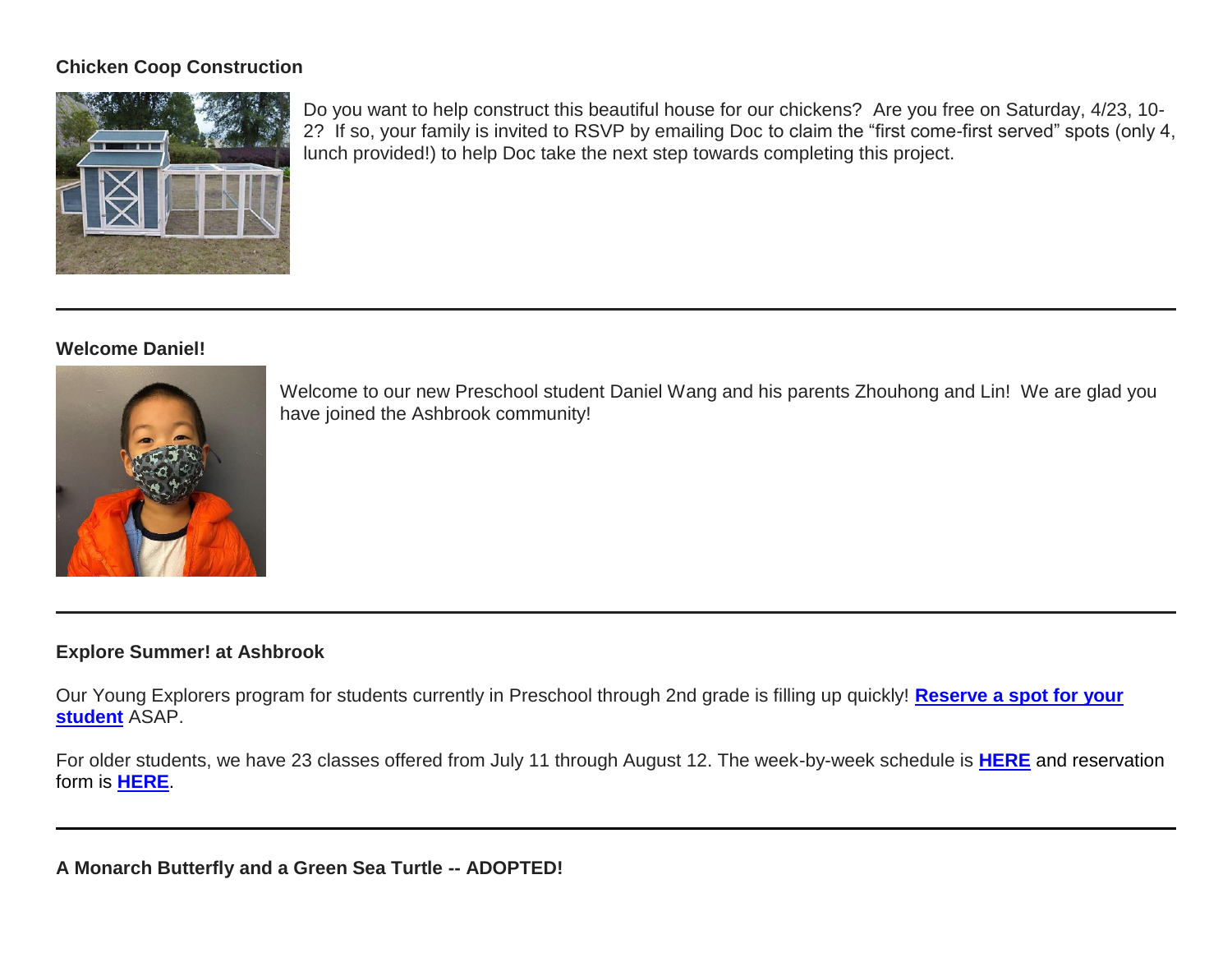The 2nd grade Spanish class and 3rd grade French class together raised \$340 by selling recycled animal-shaped crayons! Thank you to all of you who stopped by and supported the students Earth Day (Dia de la tierra/Jour de la terre) Project. Through the WWF, the 2nd graders have adopted a Monarch Butterfly and the 3rd graders have adopted a Green Sea Turtle. They have donated the remaining \$220 to the Chintimini Wildlife Center, a local organization that helps and rescues injured animals.

Thank you again for your support! Muchas Gracias! Merci beaucoup!

# **Parent Connection Nights**

There are 10 spots left for the Spiritopia Parent Connection Night April 28 at 6:30 pm. Enjoy a free private tour and tasting at the Spiritopia Tasting Room courtesy of Trustee Lori Tully! All attendees must be 21 and over. The tasting room is located a 720 NE Granger Ave. Building B in Corvallis. It's the industrial complex just east of Mountain View Elementary school, and our building is in the back right corner of the complex. **[Reserve your spot NOW.](http://link.mystudentsprogress.com/ls/click?upn=XkPBlp9GNU3xVxREosAX9RZAVhyPUO6e5P4-2FgMDjfRMzPbM0eUGyroihoXApkr0GTjZa_1PndbFfBoQGSZbxwXHHEexw3B2F0fG-2BUmuXm6a-2BX-2BztqU9j2KkomrTCB87tjC-2B3N1w-2BcgUKhw85-2FVCwPT257LuMucW8KcBWZ3XUlC-2FYHeG34shBHJLd8ks-2BS0nrKzx9QDbHRpMXVyuEsDu2NNJy4VTLTrV-2Bp3ciXwUNeQzCxQWLC9Zvd85t-2B367H5euvFMvB7cs2gHsC0A2a-2Bz-2FcbBggT4EHwE5Zi5g-2BKrOO1J9UOyoAbpXLpTNTLFP3yucAM8dnBFV73QWrS-2F8nX-2FnTNBkkHF4vcIEa0y8VucmLvTlP9eZMHofDQLtI4-2FYk4Idip-2Bxdij7SuN9oS5zHyT-2BPgtqFWqPhuHcXZMjwWY87IR-2BsIcF8Ob8l2LHTSdIkCao6TpQvg2RJytYZIQw-2Fv3RRpiZcTp8uJt-2B63bGvuiBzYOhSYi9BVoBiHmU0itYUE-2F2h0ZRd)**.

We have added another Parent Connection Night to the calendar on Wednesday, June 1. In conjunction with our Festival of the Arts, we are hosting a Paint 'N Sip Night with Mr. Olson at Ashbrook! More details will be coming soon, and we look forward to seeing everyone channeling their inner Bob Ross! Remember . . . "We don't make mistakes. We just have happy accidents."

# **Save the Date for the Celebrate Ashbrook Fundraising Dinner, May 14**

**[Tickets are now on sale for Celebrate Ashbrook!](http://link.mystudentsprogress.com/ls/click?upn=XkPBlp9GNU3xVxREosAX9RBQ7UtUh7XLvYiLVq3sgEUoPg4dIsBKMU8fuaYpOjKGVFR-2FDSH3KGmNl2UrqBAv0HDE-2BZTyfNU9bYwm-2FN-2BwoAE-3Dq2yp_1PndbFfBoQGSZbxwXHHEexw3B2F0fG-2BUmuXm6a-2BX-2BztqU9j2KkomrTCB87tjC-2B3N1w-2BcgUKhw85-2FVCwPT257LnfJdrOGQAWn-2FLnYAfg5-2Bwd9BhIDuaMTZ-2BA9d9kRr3v-2BLYxr6ZhCJntFmK46xKQcIQLLP5WJ3-2F3SRedhSq748soyI91OFjiWuKGP0a7eKsZwK7tDQWq8FfJe0EjhsZ1A6xm1jTVwUL3hU0XhqEpoCvuWQSaQJ-2Bu8WrBrQoCgpRsAAd-2B3vWbIQ9sOisE2WsQahLxMBJ-2B0DgK68QUJK5PAvb-2FNJK92Et1H5VlUkBUb6X9VOTKz-2FDFcxxev-2FKCbuDuwnWMAKEHXmWJDTaBWn6wb-2FJ8tAXCTpzQjItcFNimPCGcjsLm1fme6DfyiDsNnyRZLYzVUHz2Nv7RwbpJ6nyyzUmJ0us2esimfzj2BL7MIpSAI)** This "cocktail attire" event at the Corvallis Club is a dinner with a special guest of honor speaker--Ashbrook alumnus Sean Hixon! Tickets are \$175 per person, which includes appetizers, a plated dinner, dessert, and 2 drink tickets. You will NOT want to miss this gala shindig!

# **Staffing Updates**

Our current job postings:

- **[Pre-K Lead Teacher](http://link.mystudentsprogress.com/ls/click?upn=flJ18ETPhCbNgmfSZO-2FamzYtOTBVcI9OPqDnIkqnt5Qmq6a4rOASMgt1ALGncL3o-2BSfhJOlVpRRYdjXDDaDjUQ-3D-3D43RJ_1PndbFfBoQGSZbxwXHHEexw3B2F0fG-2BUmuXm6a-2BX-2BztqU9j2KkomrTCB87tjC-2B3N1w-2BcgUKhw85-2FVCwPT257LqfZQCnx2UIwVmWxji-2FX2zRGZwUsSrs5aNoLUl8blrzwRvNBgdwiG3mAAnemO8TNhJJhGrY742Fdp-2BZ69CTRJkwKdCVwPvF3BTU5qc7NVpyUhmxt07k2YchPSkhmCgEB5966Vn-2BeaIq0JzskkUIOX-2BJB-2BT9EWqebEl2X0LpeB0hHaG4bG-2B0SfrdSsGfqgvTLEqPtEEQbrvIM4oKt4O-2FHcT-2BG4SAiKYamivcGQTGnixFZQQGg7E1TPtXrnLgDWf-2BHQ4vDp1dkt86z-2FWODIUmwTsNDm-2Bvul31iI8EaFOfyE3c-2Fe0FD81H3GaLsx3w-2BomH1XFew85x-2FvMH8qbRDeV1wVzgkqxbMTibuQuPexWYsQNQC)**
- **First Grade [Teacher](http://link.mystudentsprogress.com/ls/click?upn=flJ18ETPhCbNgmfSZO-2FamzYtOTBVcI9OPqDnIkqnt5Qmq6a4rOASMgt1ALGncL3otbxa1MDLbNrQl3ChqJI2RQ-3D-3DNIOv_1PndbFfBoQGSZbxwXHHEexw3B2F0fG-2BUmuXm6a-2BX-2BztqU9j2KkomrTCB87tjC-2B3N1w-2BcgUKhw85-2FVCwPT257LkUk9D1TYPGQe5-2BIvVWTqJz1cq8J30Mo2OYYGhoSXL-2FStuULJqQAoN3LEBAtg3SDo-2Bxo4iVLGZ94j-2Fj975swQQpLZt7bSVfiRpkxSB0cyZJVkblgm-2BXzqeOojmZYN7GvAzjH-2BssewVma08y7FTxQ9HJF-2FBmRLk3nhsdDwLD5YpPyS1l7VUinleCf-2B9DNhVfxnsNAuSi-2BPObBeKpvRuGi3b2o03C5LKhpToxU2-2BnmrXg8qZMcD3IIyfPesZxgQ9PT08K3p-2FY4lY89-2BRM5qkoMt1I7wZ6hopO97US8bWZX0f0Ri0b5EUX-2B0u9UvlvyuH6had3g5bU3Gr-2BUW-2Bco-2BXZEgQXHhrOKAmkQMWxT9pHMF1K-2B)**
- **[PT Theater](http://link.mystudentsprogress.com/ls/click?upn=flJ18ETPhCbNgmfSZO-2FamzYtOTBVcI9OPqDnIkqnt5Qmq6a4rOASMgt1ALGncL3oz7LQmF5oMWSMYrnzALmVXg-3D-3DCywx_1PndbFfBoQGSZbxwXHHEexw3B2F0fG-2BUmuXm6a-2BX-2BztqU9j2KkomrTCB87tjC-2B3N1w-2BcgUKhw85-2FVCwPT257LmrZkGs8K9oHn5fhxY9A3rsI4B5ky2yI80YMqpis-2FyJNrvRhoUsAIqPWKHKbXRegf8-2Fo6hDwNznznF5VhL7xjjmwDlvSD0tnmw82pMDG8H9MC67ekxhhsTxBemnjnZo79E0AEIfE8n09ryAtuYY72Kr2ttvfyl3TXSIHt5gptAlSraZTZe34hJuGVjEs29duXV-2FDv6cK7-2Fznv7b9Yf7tvnETV02tXZi1f5IrgHrhVH25-2BmiaAJMdnWttMcQcCZ-2FtLKm-2F7X0DBagZ96m-2BsmT0sS97vxTOT-2BSQuIRM0jK53BCztoeEN-2FuLQUX4g1HCAXfDRrTBTHy1-2BRWqKDxvUIsZcklx7PfDzocppSV6fkXfy2ZY) Arts Specialist**
- **[PT Summer](http://link.mystudentsprogress.com/ls/click?upn=flJ18ETPhCbNgmfSZO-2FamzYtOTBVcI9OPqDnIkqnt5Qmq6a4rOASMgt1ALGncL3oadflgrTWmU2BE-2FAco-2BFRdQ-3D-3DRg66_1PndbFfBoQGSZbxwXHHEexw3B2F0fG-2BUmuXm6a-2BX-2BztqU9j2KkomrTCB87tjC-2B3N1w-2BcgUKhw85-2FVCwPT257Ll60SMhSet48ncBRgdbISqyd3MpnZbFZGl3j60AMiQoTOHqpgXjo-2Bj4Ml4QA3EB-2Fpj1FFU1lF7sWPPSB-2Fb9KITt6CVEYLSgPdUntNjvcpr8jLdA1H00MdZhKnqn-2FvH4CogiDPApSnYtOjERieRacahCMRUOqPkX-2FyqJ4YSMgWjKVWINha39O5BXW5RZKaEHkQFdZPlVVgRDmHCul9IpOHgF2dBPtVzv14qpjMXSEXyKwbGoAdyXgYFHgIldJcMwFw5mSrnG5lJNWetWtd9eLVFjhgDzsDY9KkCjBUe4IWe1t7ZBJ7AF6-2BcEyoZ-2FzbP1ynYyzWpOE4N8HO8TbN0JOjfoXpcj7zvv0dIEr2DBbGP-2Fc) Program Assistant Teacher**
- **[PT Kitchen Assistant](http://link.mystudentsprogress.com/ls/click?upn=flJ18ETPhCbNgmfSZO-2FamzYtOTBVcI9OPqDnIkqnt5Qmq6a4rOASMgt1ALGncL3oOpSIKt7kSMJ72kKajhl-2FZw-3D-3Dlxke_1PndbFfBoQGSZbxwXHHEexw3B2F0fG-2BUmuXm6a-2BX-2BztqU9j2KkomrTCB87tjC-2B3N1w-2BcgUKhw85-2FVCwPT257LjhP5ZWY-2FCJH9DzeuFYES0BGV47ELUQFFu5RYygNBi1ZmwqwDliuqhTD7YSErNF1Yy0I5nYSv7f5qJiU7m1AkOksvUCq2Py87VieCXK5Eb6oC3X8dnIADlfNhqKTkXHbNwQRvLOfpEdes5juXQCpXK718AyuqYWSTTXxRgVVDYCCnUX9WKRGhnMqQdZyi8SxROMZ8s7T1e9IniODGXKxwtSR2FiDHiq1-2FGinX2vHSYvM8O70bcTDoRytw48uGLvLE-2BOadlNVVBeXGIcVYPHbmtBqEwt4LSivXzlHA9tJjtqeRkP4Iqv0cwi4bX6fnL9bAFJFLM9f-2Bxv8SU6ekZNU09LAeGDFJADMhdgYEIDUdohw)** (Parents of current students receive 50% tuition discount.)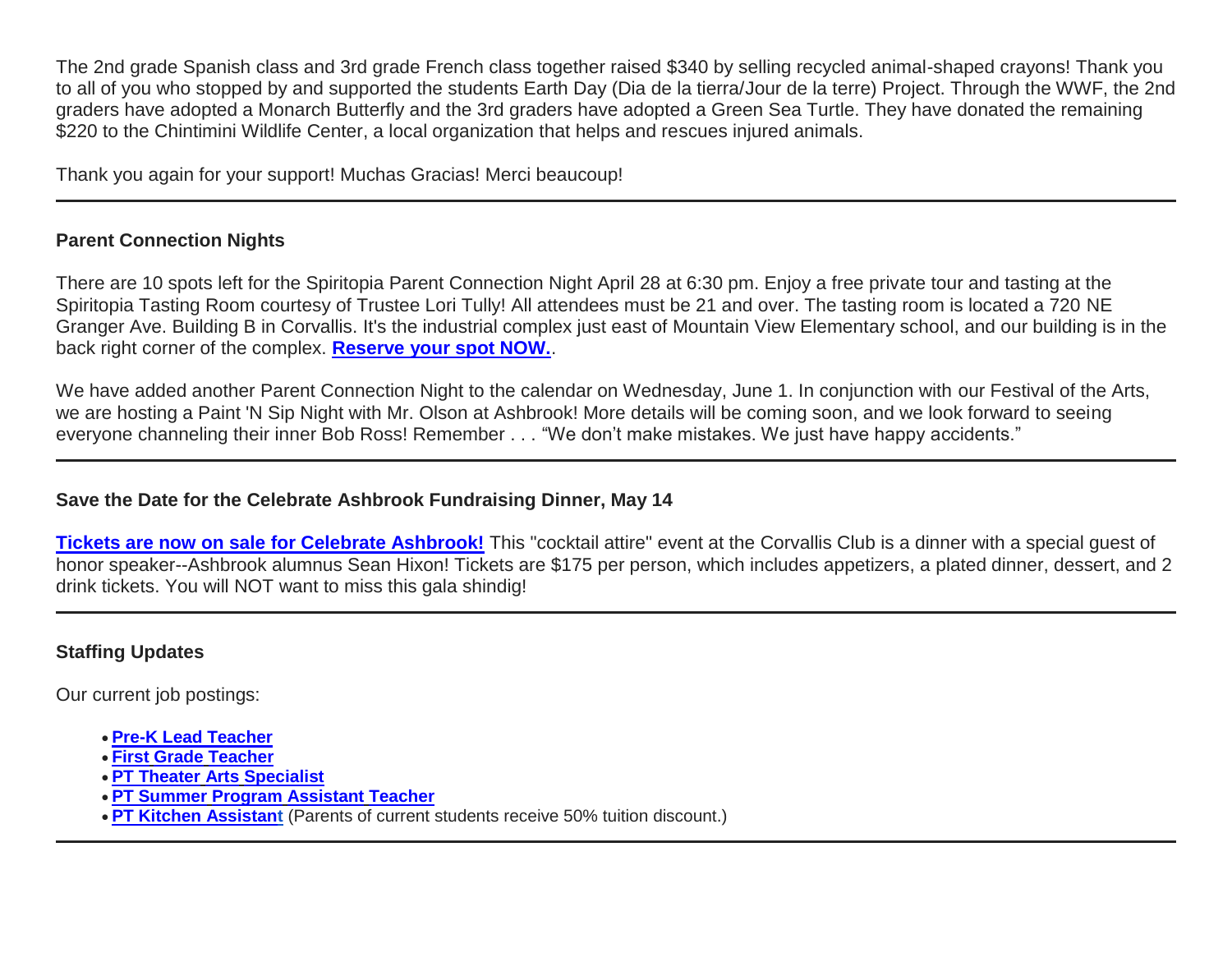## *Still relevant*

**Explorer's Fund** -- The Explorers Fund drive is still going strong! The Board of Trustees and an anonymous donor pledged \$50,000 in matching funds, and we are close to meeting our full challenge goal! Click **[HERE](http://link.mystudentsprogress.com/ls/click?upn=5XDbAd9r0ovG7GZusFBG8PaUF78UqItDelTGdwk7Y5YuTzHCPAjU3puEFCesf3czmLI6pjYvXrYopLnNSPnw-2Fg-3D-3DRSI5_1PndbFfBoQGSZbxwXHHEexw3B2F0fG-2BUmuXm6a-2BX-2BztqU9j2KkomrTCB87tjC-2B3N1w-2BcgUKhw85-2FVCwPT257Lg83ZqAa3gDCppKtzhTn1kzTIXOLlJEN-2BG4GGmqPh8JE5IAAwyWNJmSnb2ZTdQaoCM-2Bthb6MmNGl1mVVH8RTAZQwcbXAD1Dtn-2FdTHSHe8v52KLt4JKlAP4e-2BJQyYwvDfD1QmpRbHxQeCGlygSH-2BdN9Vi-2Bc5jxcTYP5N0pPB3bPjRv-2FwTxFrbuMnX5WRMAlotO-2BFL1a3n9kpBerDAGn1ZlSCMxHHIiy80Cvmv09qXoP7dXL-2B6roNrrV1bxS59pFDfewyOYNCWK9oydp58VL1ztxSK0ClhN9wsvqlLa0zpSBsC47taBIWMCK51uRmVmZqwCO96x6iiNG2eHGWqc3r2QpOuwEIPrPwIRQRnh-2FD1lNnA)** to be taken directly to the Explorers Fund page where you can donate via a credit card or EFT/ACH. (Tax ID #93-1131186)

Family Referral Stipend -- If we end up enrolling a new Explorer family you refer to our school, you will earn a \$100 referral stipend.

### *Beyond Ashbrook*

Expanding Your Horizons Network powered by Techbridge Girls is offering a middle school STEM conference on May 14. This FREE conference was designed to encourage girls in 6th through 8th grades to have fun experiences in science, technology, engineering, and math while learning about exciting careers.



Corvallis Rotary After 5 presents: **[The Benton County Written Spelling Bee](http://link.mystudentsprogress.com/ls/click?upn=5XDbAd9r0ovG7GZusFBG8KANV1xKV0ckgMCHK283YOL1D7W8auhI57MonaXFTRw1yJUEFqUYEHFvL5551T3LZfNHS8y9HBrKN0zFEUq2fYU-3DdhYy_1PndbFfBoQGSZbxwXHHEexw3B2F0fG-2BUmuXm6a-2BX-2BztqU9j2KkomrTCB87tjC-2B3N1w-2BcgUKhw85-2FVCwPT257LojxK9KWPzftpc31vXCI63LAu-2Bun58WIWAn-2BSKGCwEtEuOw8h5QOoBtbx19kQQkK8VKev8CsAV5KUMa-2FGKeviqrt8-2BEbNmXTT4stHdnaHhVny4EkHXeRksNqkY2btK5yMSJz7xHYLXPMBWFABtJghLwU-2BGYIFG6lWIp6HTO6zdqcHuWTggEMsSJr4jaLhYqf18FwibmYRpGfwUY6qjx9dsDr6ohAhfPMMtyN5bIi7VvLE2VlUevIkkrPht-2B1E-2FBhYeWOBEOx9TcImdPJQwsqeNdizkJdYtqiJQWwyZ-2BqiIZqq3nrn0xXE-2Bc5Xkr1B7Fgy40mBr8RzxNl5PWvangVwC0ZggVDniZA0xr39gy-2BnOLF)** at the Boys & Girls Club on Saturday, May 21. Register now!